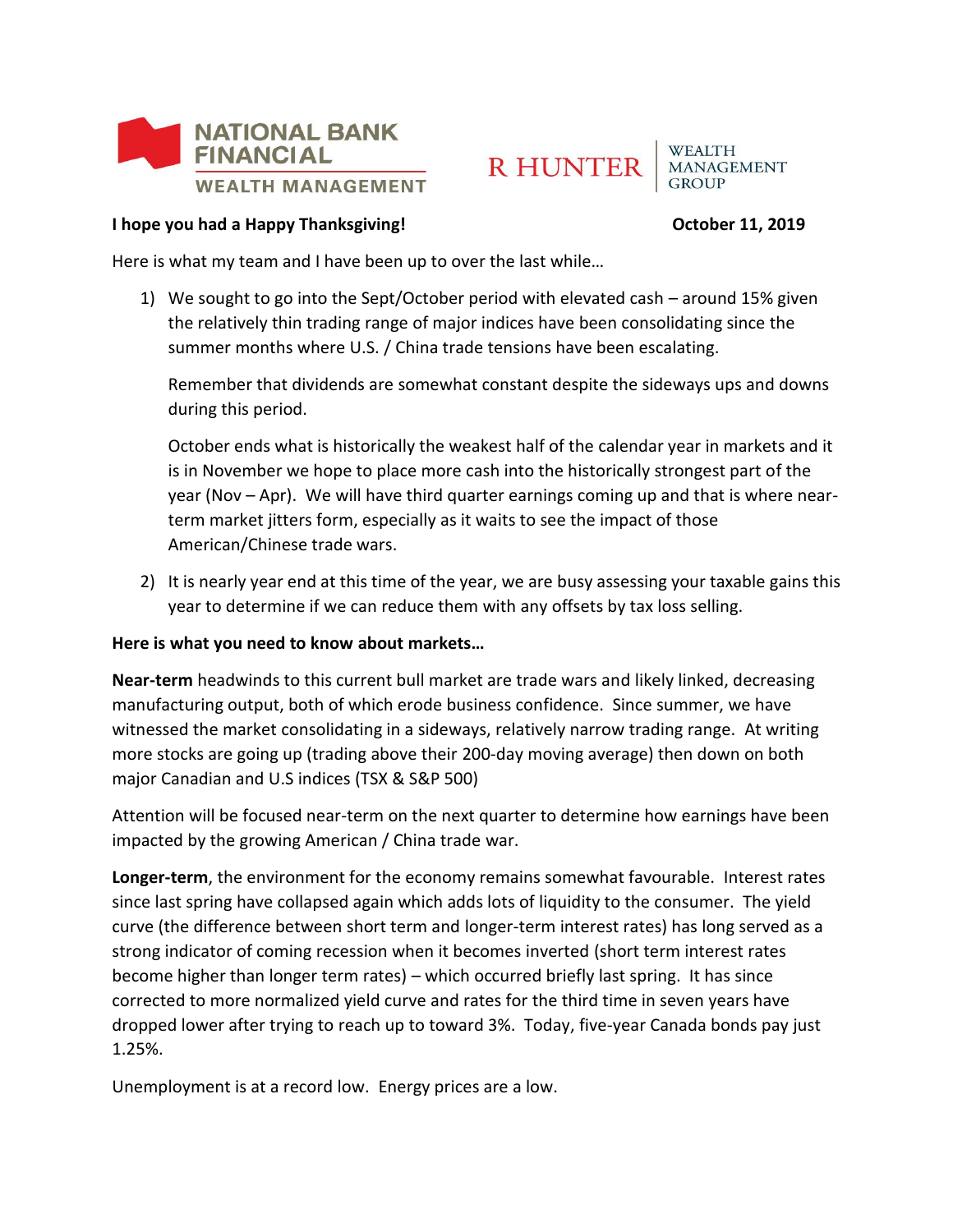Historically a secular bull market can last eighteen years. This one is over ten years.

Favourite sectors include technology, financials, industrials, consumer products while continuing to avoid inflationary sectors that remain out of favour, mainly, energy (producers), metals and materials. The very recent rise of gold can be attributed to its role as a fear commodity. Longer term, gold trades inversely to the U.S. dollar – and the USD is rising again.

Consumer confidence and retail sales are rising in both the U.S. and Canada (much stronger in the U.S.)

## **12-month trailing market performance**

TSX (Canada) +6.6%

SPX (United States) +8%

I have prepared this commentary to give you my thoughts on various investment alternatives and considerations which may be relevant to your portfolio. *This commentary reflects my opinions alone and may not reflect the views of National Bank Financial Group.* In expressing these opinions, I bring my best judgment and professional experience from the perspective of someone who surveys a broad range of investments. Therefore, this report should be viewed as a reflection of my informed opinions rather than analyses produced by the Research Department of National Bank Financial.

Warm Regards,

National Bank Financial

Rob Hunter Vice President, Senior Investment Advisor

Sources: Stockcharts.com, Reuters, Technical Speculator, Tradingeconomics

National Bank Financial is an indirect wholly owned subsidiary of National Bank of Canada. The National Bank of Canada is a public company listed on the Toronto Stock Exchange (NA: TSX).

This information was prepared by Rob Hunter, an Investment Advisor with National Bank Financial. The particulars contained herein were obtained from sources that we believe reliable but are not guaranteed by us and may be incomplete.

The opinions expressed are based on our analysis and interpretation of these particulars and are not to be construed as solicitation or offer to buy or sell the securities mentioned herein. National Bank Financial may act as financial advisor, fiscal agent or underwriter for certain of the companies